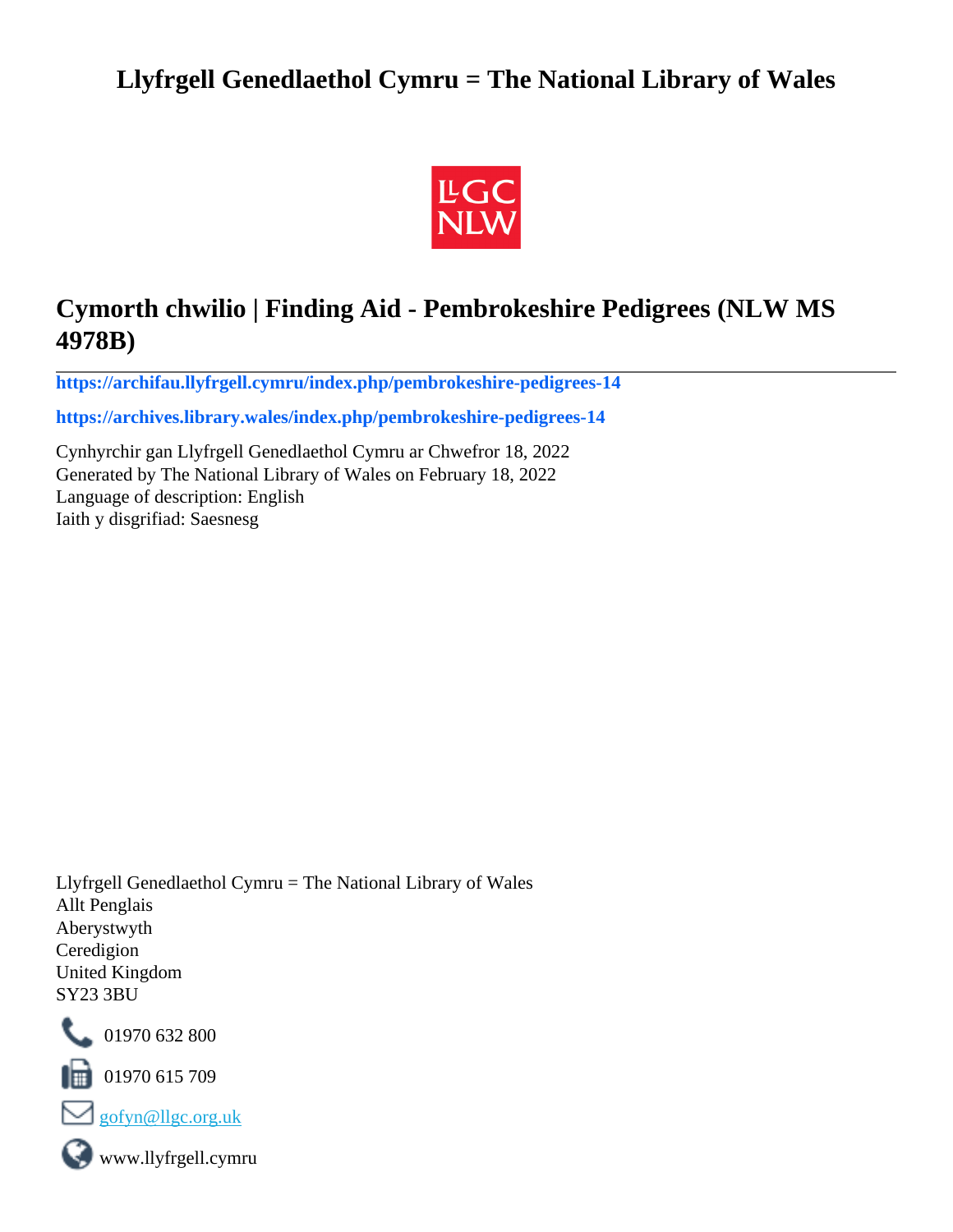# **Tabl cynnwys | Table of contents**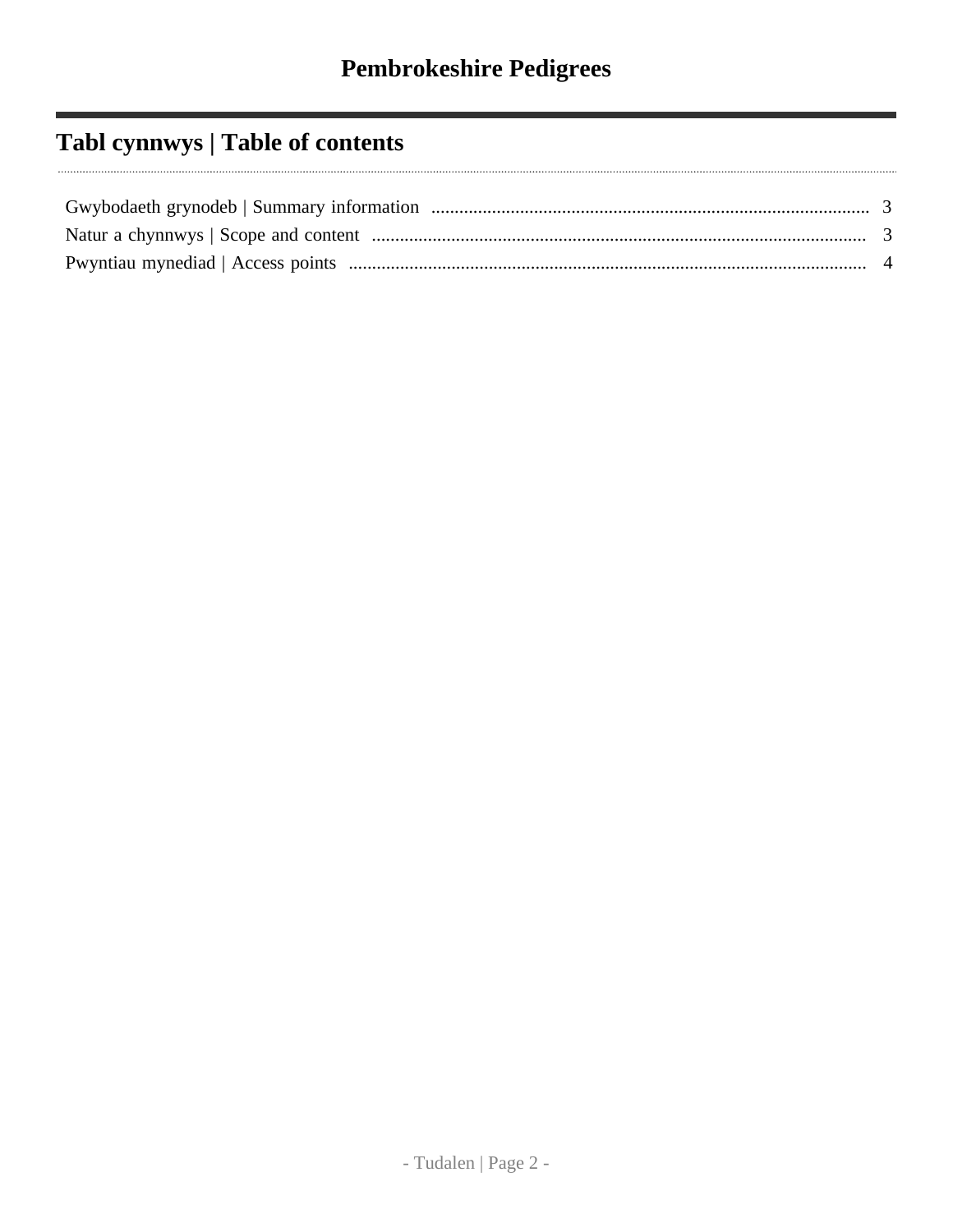## <span id="page-2-0"></span>**Crynodeb o wybodaeth | Summary of information**

| <b>Lleoliad   Repository:</b>                                                       | Llyfrgell Genedlaethol Cymru = The National Library of Wales |
|-------------------------------------------------------------------------------------|--------------------------------------------------------------|
| <b>Teitl   Title:</b>                                                               | Pembrokeshire Pedigrees                                      |
| Cod cyfeirnod  <br><b>Reference code:</b>                                           | <b>NLW MS 4978B</b>                                          |
| Virtua system control<br>number [alternative]:                                      | vtls004369543                                                |
| <b>GEAC</b> system control<br>number [alternative]:                                 | (WIAbNL)0000369543                                           |
| <b>Dyddiad</b>   Date:                                                              | 19 cent. (dyddiad creu   date of creation)                   |
| Lleoliad ffisegol  <br><b>Physical location:</b>                                    | ARCH/MSS (GB0210)                                            |
| <b>Iaith   Language:</b>                                                            | English                                                      |
| Dyddiadau creu,<br>golygu a dileu   Dates<br>of creation, revision<br>and deletion: |                                                              |
| <b>Nodyn</b>   <b>Note</b><br>[generalNote]:                                        | See also NLW MS 1403                                         |
| <b>Nodyn</b>   <b>Note</b><br>[generalNote]:                                        | Previous NLW ref. no.: Chetham Library MS 6715               |
| Nodyn   Note<br>[generalNote]:                                                      | Preferred citation: NLW MS 4978B                             |

#### <span id="page-2-1"></span>**Natur a chynnwys | Scope and content**

'Short Pedegrees of Divers, Noble-Men, Knights, Esquires, Gentlemen and Women of Pembrook-shire; containing All, or most of the Eight Ancestors from whom they are Descended. Together With the Armes of most of them', being a transcript, made by John Tinkler in 1888, of Chetham Library (Manchester) MS. 6715.